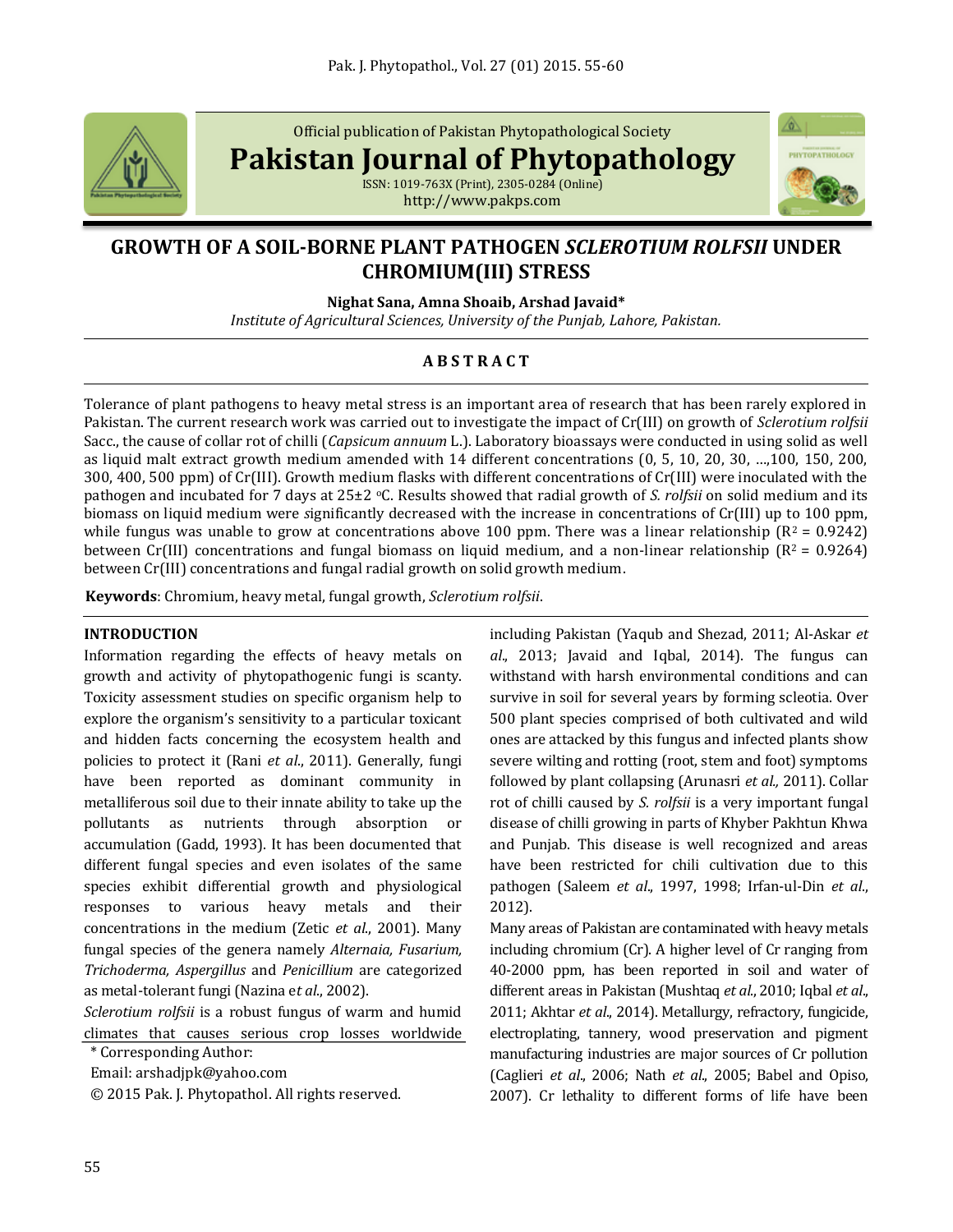extensively investigated but its interaction with plant pathogenic fungi like *S. rolfsii* is an important area of research that needs to be explored (Anjisha *et al.,* 2012). The occurrence of Cr not only affects microbial flora but also alters microbial respiration. It is also toxic and mutagenic to various microorganisms (Das and Mishra, 2008). Therefore, current *in vitro* study was conducted to investigate the effect of Cr(III) on growth of *S. rolfsii*, isolated from chili plants suffering from collar rot disease.

## **MATERIALS AND METHODS**

**Pathogen and Pathogenicity test:** *S. rolfsii* was isolated from infected plants of chilli. Diseased portions were cut into 0.5 cm pieces and surface sterilized by 0.1% sodium hypochlorite solution for 2 min followed by thorough washing with sterilized water. These pieces were placed on 2% malt extract agar (MEA) medium in 9-cm diameter Petri plates and incubated at 25±2 °C. Emerging fungal colonies were purified on fresh MEA Petri plates and identified as *S. rolfsii* on the basis of morphological characteristics.

Pathogenicity of *S. rolfsii* was checked by growing the chilli var Golla Peshawari plants in the pathogen inoculated soil. Soil was inoculated by mixing freshly prepared conidial suspension (30 mL) in 500 g sterilized soil filled in plastic pots followed by sowing of chilli seeds. Soil without inoculation served as control. The pots were kept under controlled environmental conditions at soil moisture level of 40-50% at 25 °C and regularly monitored for disease development. The characteristic wilting symptoms caused by the *S. rolfsii* on the test plant were confirmed on 45<sup>th</sup> day after germination.

**Preparation of Cr(III) solution:** Stock solution of 1000 ppm Cr(III) was prepared by dissolving chromium nitrate  $[Cr(NO<sub>3</sub>)<sub>3</sub>$ . 9H<sub>2</sub>O] (Merk, Germany) in distilled water. Further dilutions of 5, 10, 20,…, 100, 150, 200,…, 500 ppm were prepared by adding appropriate quantity of sterilized distilled water to the stock solution.

**Laboratory bioassays:** To assess the impact of Cr(III) on growth of *S. rolfsii,,* both MEA and malt extract broth (MEB) were prepared with each of fourteen different Cr(III) concentrations i.e. 5, 10, 20,…, 100, 150, 200,…, 500 ppm. Both solid and broth growth media were sterilized by autoclaving at 121 °C for 30 minutes. Chloromycetin was added under aseptic conditions to avoid bacterial contamination. Metal-amended solid and broth medium were inoculated with 5 mm disc from actively growing fungal culture. Inoculated plates were incubated at 25+2 °C for 7 days. Treatments without addition of Cr(III) solution was labeled as control. Each treatment was replicated 3 times and experiment was performed using a completely randomized design. After one week incubation period, radial colony diameter of the fungus was measured in agar plates and percentage inhibition of mycelial growth due to different metal concentrations was calculated using the following formula:

$$
Growth inhibition (%) = \frac{DC - DT}{DC} \times 100
$$

Where:  $DC = Fungal$  colony diameter in control;  $DT =$ Fungal colony diameter in Cr (III) amended medium.

In case of ME broth, dry weight of mycelial biomass was recorded. Dry weight was taken by drying fungal biomass along with pre weighed filter paper in a drying oven at 60 °C for 24 h.

**Statistical analysis:** Data regarding radial growth and biomass of the fungus were analyzed by one way ANOVA. Treatment means were delineated by Tukey's HSD test at 5% level of significance using computer software Statistics 8.1. Relationship between different concentrations of Cr(III) and fungal radial growth/biomass was found out by drawing trend lines using MS Excel program.

## **RESULTS AND DISCUSSION**

Data regarding the effect of different concentrations of Cr(III) on radial growth of *S. rolfsii* on MEA medium is presented in Figure 1A-C. In case of lower concentrations of Cr(III) i.e. 10 and 20 ppm, there was an insignificant reduction in radial growth of the fungus over control. However, further increase in Cr(III) concentrations significantly decreased the fungal growth. Fungal growth was significantly reduced by 8-20% due to 30-60 ppm concentrations, and by 23-67% due to 80-100 ppm concentrations as compared to control. Growth of the fungus was completely arrested with increase in concentration from 200 to 500 ppm. Regression analysis  $(R^2 = 0.9242)$  showed a non-linear relationship between growth of the fungus and metal concentrations. Data concerning the effect of different concentrations of Cr(III) on fungal biomass in ME broth medium is presented in Figure 2A-C Dried biomass of *S. rolfsii* was declined by 4- 14% at concentration range of 10-50 ppm. However, it was not significantly different with respect to control. The inhibitory action of Cr(III) against *S. rolfsii* was significantly increased on increasing metal ions concentrations in the medium above 50 ppm. Fungal biomass was significantly declined by 34-94% at metal concentrations of 50-100 ppm over control.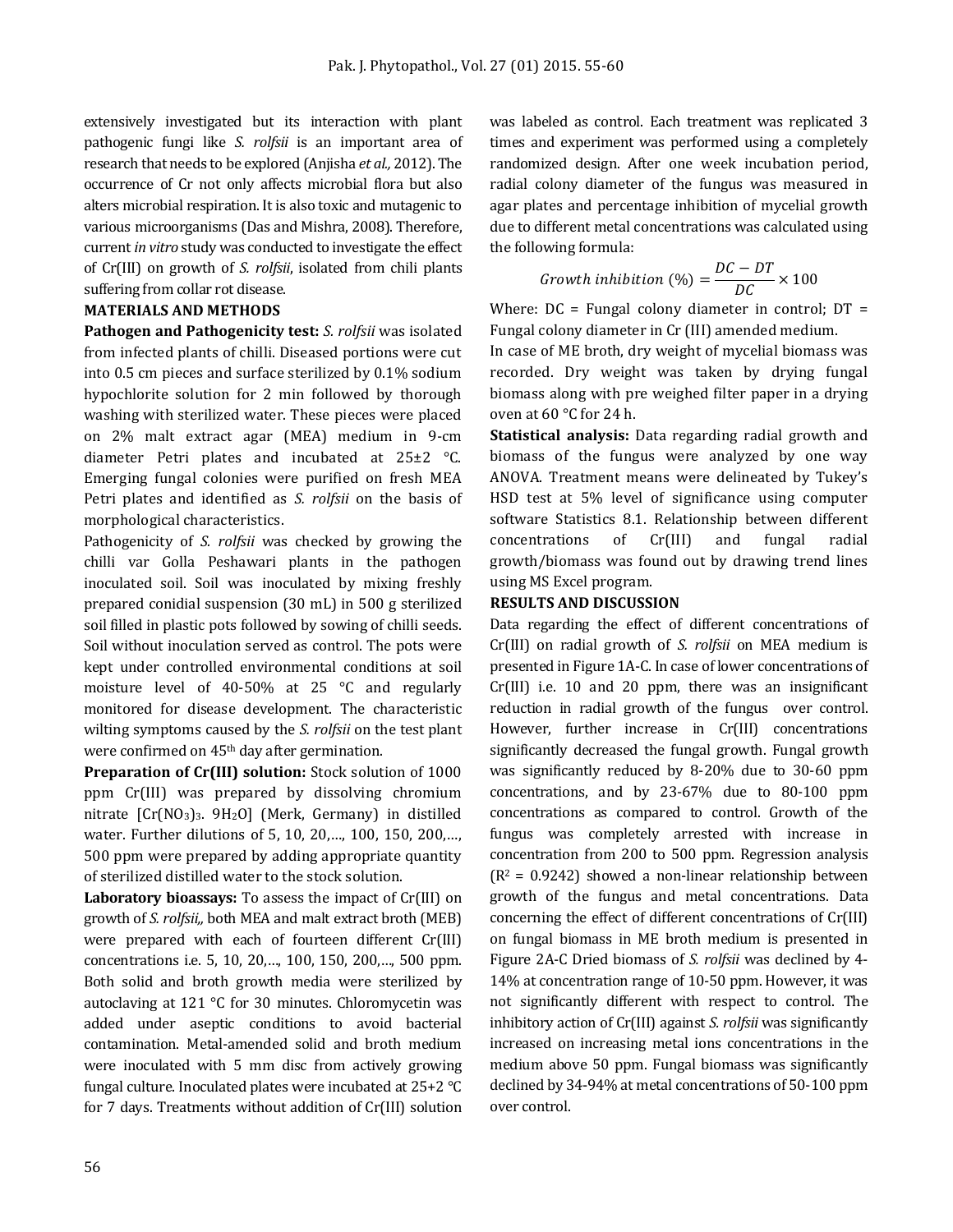



Figure 1A-C. Effect of different concentrations of Cr(III) on radial growth of *Sclerotium rolfsii* on malt extract agar medium*.*

**A**: Effect on radial growth;

**B**: Percentage growth inhibition over control;

**C**: Regression analysis for the relationship between different concentrations of Cr(III) and radial growth of *Sclerotium rolfsii.* Vertical bars show standard errors of means of three replicates. Values with different letters at their top show significant difference (P≤0.05) as determined by Tukey's HSD Test.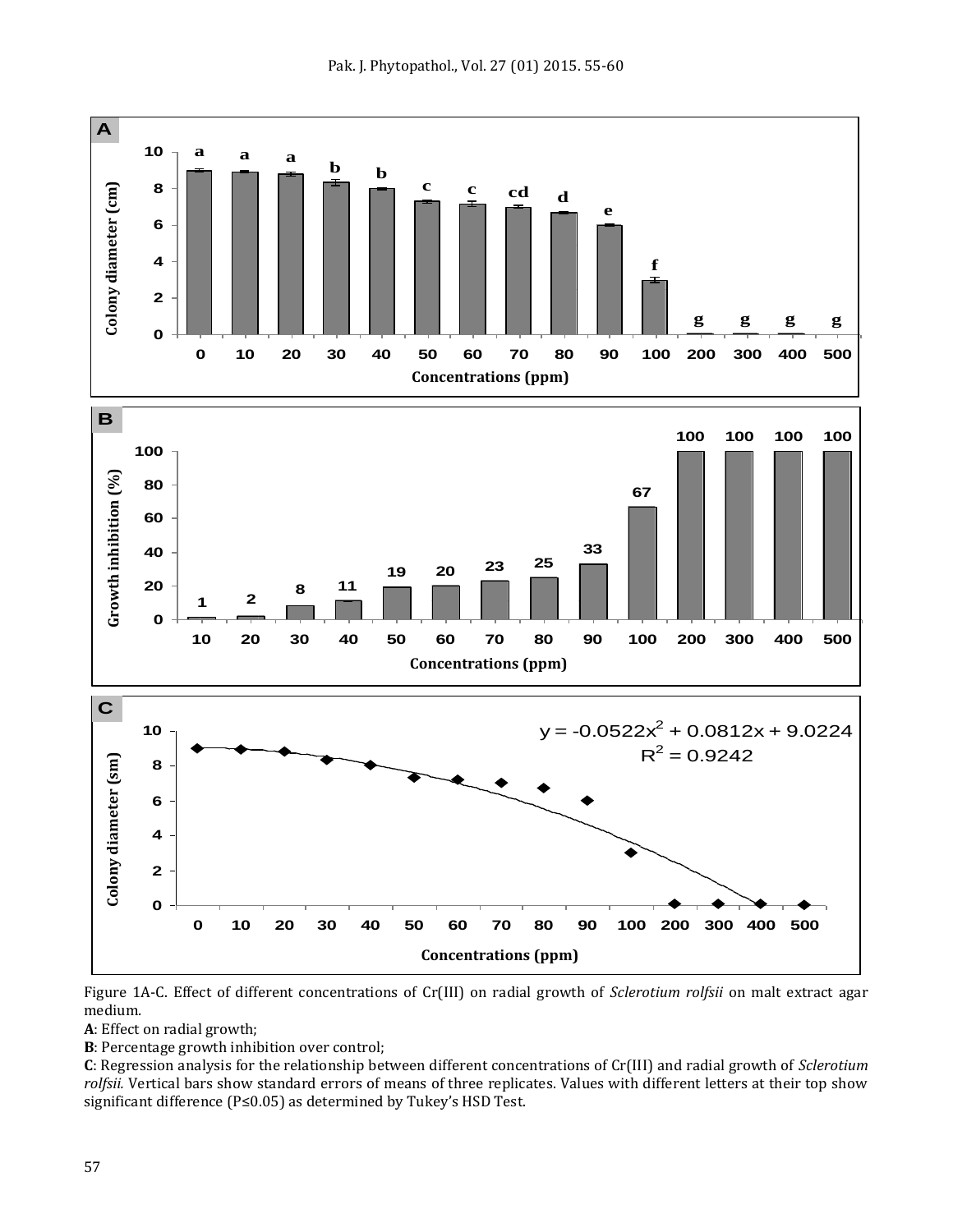



Figure. 2 A-C. Effect of different concentrations of Cr(III) on biomass of *Sclerotium rolfsii* in malt extract broth medium*.* **A**: Effect on fungal biomass;

**B**: Percentage biomass inhibition over control;

**C**: Regression analysis for the relationship between different concentrations of Cr(III) and radial growth of *Sclerotium rolfsii.* Vertical bars show standard errors of means of three replicates. Values with different letters at their top show significant difference (P≤0.05) as determined by Tukey's HSD Test.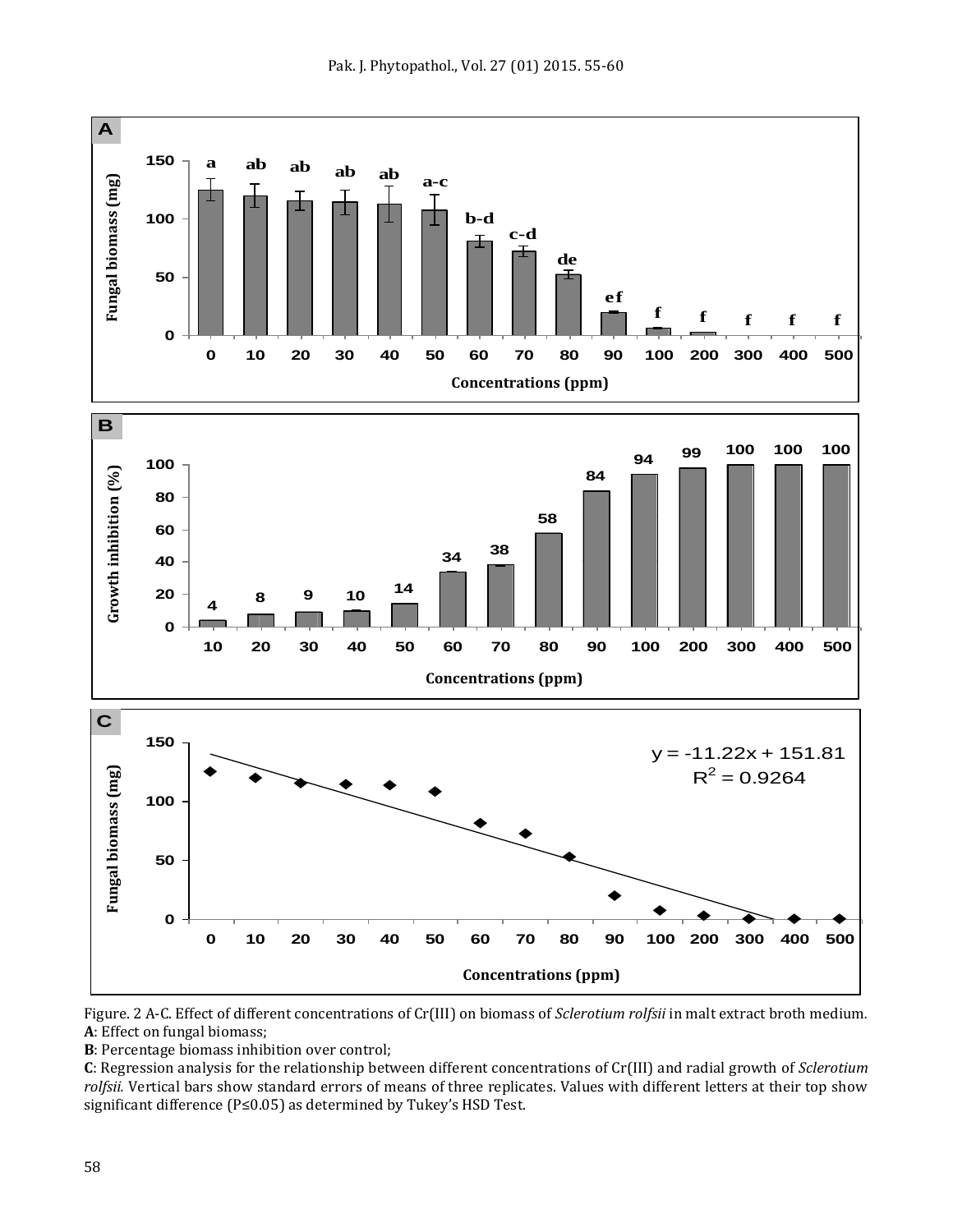At a metal concentration of 200 ppm, there was 99% reduction in fungal biomass. Further increase in metal concentration in the medium completely arrested the fungal growth. Linear regression analysis  $(R^2 = 0.9264)$ confirmed inhibitory effect of increasing concentrations of Cr(III) on growth of the fungus (Figure 2 C). At lower concentrations of the metal solution, non-significant reduction in growth of the fungus could be owing to minute requirement of the fungus for Cr(III) for its functionality and adaptation to heavy metal stress (Zang *et al*., 2008). Reduction in growth was accompanied by intense aerial mycelia due to increase in Cr(III) concentration within range of 30-100 ppm. Besides, loops and connective filaments develop, together with an increase of hyphal branching indicated increasing concentration of the metal in fungus (Lilly *et al*., 1992). Absence of growth at metal concentration above 100 ppm could probably occurred by toxic effect of the metal and saturation of metal binding sites in the fungus (Amatussalam *et al*., 2011). Internalization of the metal in cytosol likely to cause the loss in cell integrity and impairment of cell functions (Pal *et al.*, 2010). Therefore, disruption in normal mitochondrial electron transport chain, glycolysis and oxidative phosphorylation could possibly decrease the fungal growth (Capobianco *et al*., 1998). Moreover, displacement of essential metal with the contaminant one results in mutation of biomolecule along with failure of fungus to perform normal activities at higher doses (Ochiai, 1997). Whereas, no growth of fungus at higher range of metal concentrations possibly occurred due to non-sporulation of *S. rolfsii* mycelium under extreme toxicity level or prolongation of lag phase.

The present study concludes that *S. rolfsii* can tolerate Cr(III) stress up to 100 ppm of the metal concentration in soilless growth medium. However, in soil medium, this phenomenon may be different to some extent. Further studies are therefore, required to investigate such metal-fungal pathogen interactions in soil medium. **LITERATURE CITED**

- Akhtar, S., S. Iram, M. Mahmood ul Hassan, V. Suther, R. Ahmad. 2014. Heavy metal concentration in periurban soils and crops under untreated wastewater. Int. J. Sci. Eng. Res. 5: 523.
- Al-Askar, A.A., Y.M. Rashad, W.M. Absulkhair. 2013. Antagonistic activity on an endemic isolate of *Streptomyces* tendae RDS 16 against phytopathogenic fungi*.* Afr. J. Microbiol. Res. 7: 509-516.
- Amatussalam, A., M.N. Abubacker, R.B. [Rajendran.](http://www.ncbi.nlm.nih.gov/pubmed?term=Rajendran%20RB%5BAuthor%5D&cauthor=true&cauthor_uid=22403866) 2011. *In situ Carica papaya* stem matrix and *Fusarium oxysporum* (NCBT-156) mediated bioremediation of chromium. Indian J. Exp. Biol. 49**:** 925-31.
- Anjisha, R., Maharshi, V.S. Thaker. 2012. Growth and development of plant pathogenic fungi in define media. Eur. J. Exp. Biol. 2: 44-54
- Arunasri, P., T.V. Chalam, N.P.E. Reddy, S.T. Reddy, R. Reddy. 2011. Investigation on fungicide selectivity of *Trichoderma spp* and S*clerotium rolfsii* (collar rot pathogen) in crossandra. Int. J. Appl. Biol. Pharm. Technol. 2: 290-293.
- Babel, S., E.M. Opiso. 2007. Removal of Cr from synthetic wastewater by sorption into volcanic ash soil. Int. J. Environ. Sci. Technol. 4: 99-107.
- Caglieri, A., M. Goldoni, O. Acampa, 2006. The effect of inhaled chromium on different exhaled breath condensate bio-markers among chrom-plating workers. Environ. Health Perspect 114: 542-546.
- Capobianco, J.O., D. Zakula, D.J. Frost, R.C. Goldman, L. Li, L.L. Klein, P.A. Lartey. 1998. Cellular accumulation, localization and activity of a synthetic cyclopeptamine in fungi. Antimicrob. Agents Chemother. 42: 389.
- Das, A., S. Mishra. 2008. Hexavalent Chromium (VI): Health hazards and environmental pollutant. J. Environ. Res. Develop. 2: 86-92.
- Gadd, G.M., 1993. Interaction of fungi with toxic metals. New Phytol. 124: 25-60.
- Iqbal, M.A., M.N. Chaudhay, S. Zaib, M. Imran, K. Ali, A. Iqbal, 2011. Accumulation of heavy metals (Ni, Cu, Cd, Cr, Pb) in Agricultural soils and spring seasonal plants, irrigated by industrial waste water. J. Environ. Technol. Manage. 2: 37-40.
- Irfan-ud-Din, F. Raziq, S. Hussain, Saifullah. 2012. Occurrence of Phytophthora root rot (*Phytophthora capsici leonian*) of pepper in Peshawar and Malakand divisions. Sarhad J. Agric. 28: 443-450.
- Javaid, A., D. Iqbal. 2014. Management of collar rot of bell pepper (*Capsicum annuum* L.) by extracts and dry biomass of *Coronopus didymus* shoot. Biol. Agric. Hort. 30: 164-172.
- Lilly, W.W., G.J. Wallweber, T.A. Lukefahr. 1992. Cadmium absorption and its effects on growth and mycelial morphology of the basidiomycete fungus, *Schizophyllum commune*. Microbios 72: 227-37.
- Mushtaq, N., K.S. Khan. 2010. Heavy metals